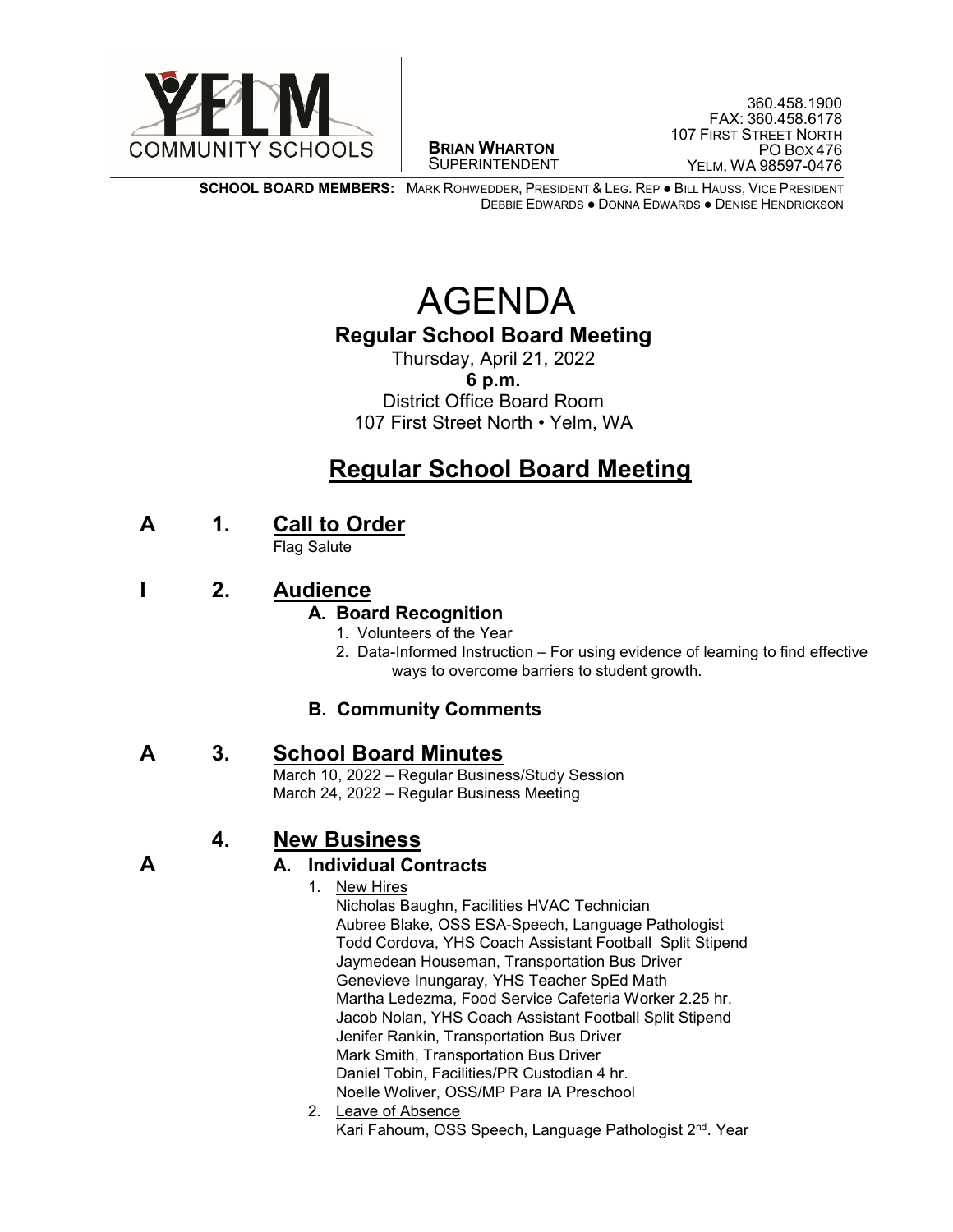|   |                                         | 3. Resignations/Retirements/Terminations<br>Hale' Adams MK Teacher SpEd<br>Toni Chepoda, YHS Teacher French<br>James Martin, Facilities YHS Custodian 4 hr.<br>Diana Maxson, RMS Teacher Math<br>Bethany Menichelli, YMS Teacher Science<br>Evelyn Ruediger, MK Teacher 2 <sup>nd</sup> . Grade                                                                                       |                                                                                              | Retirement                                                                      |
|---|-----------------------------------------|---------------------------------------------------------------------------------------------------------------------------------------------------------------------------------------------------------------------------------------------------------------------------------------------------------------------------------------------------------------------------------------|----------------------------------------------------------------------------------------------|---------------------------------------------------------------------------------|
|   |                                         | Jacqueline Shia, OSS ESA Occupational Therapist<br>4. Staffing Changes<br><b>Madison Hummel</b><br>5.<br>Stipends/Supplemental Contracts                                                                                                                                                                                                                                              |                                                                                              | Retirement<br>From YHS Asst. Cheer To YHS Head Cheer Coach                      |
| A |                                         | <b>B.</b> Out-of-District Travel<br>1. YHS FFA to Pullman WA, May 30 - June 1, 2022, to attend State Conference,<br>10 students; 2 chaperones.<br>2. YHS FFA to Kennewick, WA, May 11-14, 2022, to attend State Conference, 26<br>students; 3 chaperones.<br>3. YHS Youth Legislature to Olympia, WA, May 4-7, 2022, to attend the mock<br>congress event, 20 students; 2 chaperones. |                                                                                              |                                                                                 |
| A |                                         | <b>C.</b> Interdistrict Cooperative Agreement<br>The South Sound Reading Foundation                                                                                                                                                                                                                                                                                                   |                                                                                              |                                                                                 |
| A |                                         | D. Inter-Local Cooperative Agreement for Educational Services<br><b>School Year 2022-2023</b><br><b>Bates Technical College</b>                                                                                                                                                                                                                                                       |                                                                                              |                                                                                 |
| A |                                         | E. Continuous School Improvement Plans<br>Yelm High School<br>Yelm Middle School<br>Ridgeline Middle School<br><b>Fort Stevens Elementary</b><br>Mill Pond Elementary<br>Prairie Elementary<br>McKenna Elementary<br>Lackamas Elementary<br>Southworth Elementary                                                                                                                     |                                                                                              |                                                                                 |
| A | Е.                                      | Resolution 06-21-22<br>To Approve Participation in Vaping Litigation                                                                                                                                                                                                                                                                                                                  |                                                                                              |                                                                                 |
| A | 5.<br>А.<br><b>B.</b><br>C.<br>D.<br>Е. | <b>Vouchers and Payroll</b><br><b>General Fund</b><br><b>ASB Fund</b><br><b>Capital Projects Fund</b><br><b>ACH</b><br>March Payroll                                                                                                                                                                                                                                                  | #70144145 - 70144420<br>#70408803 - 70408834<br>#70501342 - 70501368<br>#212200017-212200017 | \$1,710,843.41<br>\$34,753.69<br>\$6,429,237.28<br>\$1,577.50<br>\$5,902,408.09 |

## **A 6. Facilities Report:**

#### **Public Works:**

| Project # | Amount     | Vendor / Reason                                     |  |
|-----------|------------|-----------------------------------------------------|--|
| 14.21     | \$5.854.71 | INSI / Antenna Bridge – Site House                  |  |
| 85.21     | \$3.077.26 | Lake Tapps Const. / Install Green House Doors - YHS |  |